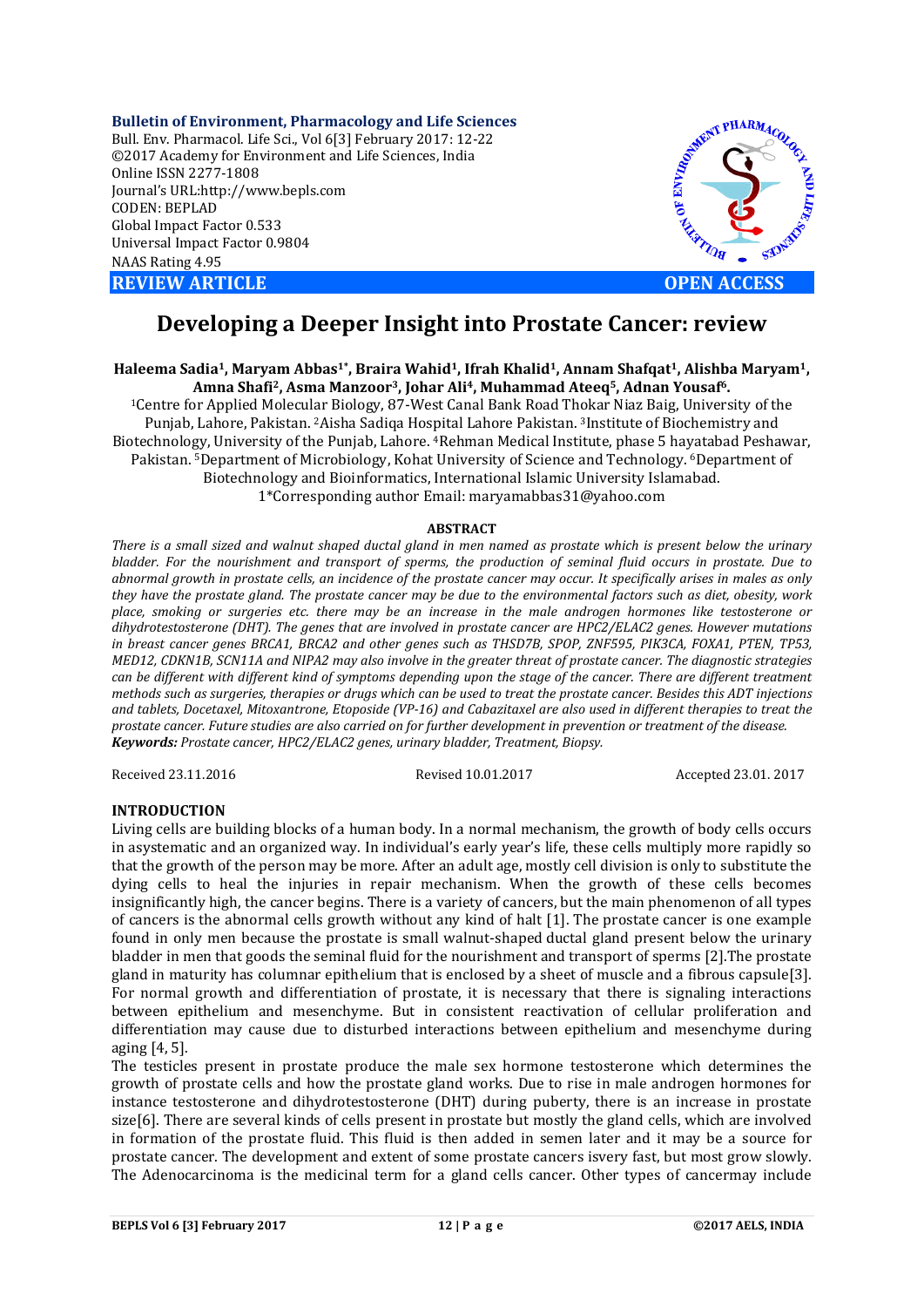Sarcomas rare in nature but the start is again in the prostate gland. Small cell carcinomas, neuroendocrine tumors and transitional cell carcinomas may be contained within this type[7].

### **Environmental Factors Involved in Prostate Cancer**

Prostate cancer incidence by environmental factors was studied in different populations of different countries and stated that subsequent environmental factors may cause danger of prostate cancer such as diet (such as use of beef and high fat dairy products), obesity and diabetes, smoking, workplace exposures (such as firefighters who are exposed to toxic combustion products), inflammation of the prostate, sexually transmitted infections (like gonorrhea or chlamydia) and vasectomy (minor surgeries which make men infertile) etc.[8]

### **Genetic Basis of Prostate Cancer**

Recently more than 5000 somatic mutations in prostate tumors have been identified, including periodic translocations involving the cell-adhesion molecule CADM2 or the PTEN-interacting protein MAGI2, in addition to repeated mutations of the Speckle-type POZ Protein (SPOP) [9-11]. The 12 most significantly mutated genes are THSD7B, SPOP, ZNF595, PIK3CA, FOXA1, PTEN, TP53, MED12, CDKN1B, SCN11A, NIPA2 and C14orf49. SPOP was the most frequently mutated gene in these tumors, with a frequency of 13% [10, 12].

Men having BRCA mutations are at 15-25% higher risk of prostate cancer. A study reported that BRCA1, BRCA2, and HOXB13 might cause life threatening prostate cancer [13].Till date a dozen different gene fusions have been detected in prostate cancer tumors. *TMPRSS2-ERG*, ESRP1-RAF1 , SLC45A3-BRAF gene fusions are the predominant molecular subtype of prostate cancer [14].

According to a study, human prostate cancer tissue was screened to examine the presence of somatic mutations in the hormone binding domain of the AR (androgen receptor) gene. Mutation was detected in exon E on hormone binding domain of untreated stage B, organ confined prostate cancer. Sequencing showed substitution (G—A) in codon 730 which altered valine to methionine. Codon 730 is present in highly conserved region among all steroid hormones [15]. The rs10993994 single nucleotide polymorphism in MSMB (microseminoprotein-beta) gene promoter increase the risk of prostate cancer [16]. Approximately 10% of individuals acquire prostate cancer due to hereditary factors which cause early onset of disease [17]. Two familial susceptibility loci have been mapped to the X chromosome and to a region of chromosome 1q [18]. Several studies have disclosed association of breast cancer with prostate cancer [19, 20]. The allelic loss shows the loss of function or reduction of tumor suppressor genes in prostate cancer. Losses of heterozygosity were frequently reported at 8p, 10q, 13q, and 17p whereas some studies suggested losses of 6q, 7q, 16q, and 18q [21-23]. According to another study allelic loss of 10q, 13q, 16q, and 18q has been described in prostate cancer because of tumor suppressor genes in these regions. The study of 6q deletions in prostate cancer revealed that 6q14–21 may possess a tumor suppressor gene important in prostate cancer [21].

For the identification of genetic base of prostate cancer, whole genome scan of sib pairs was done and DNA markers were spaced evenly across human genome. It was demonstrated that regions on chromosome number 1, 4, 5, 7, 8, 11, 16 and 19 might possess genes which predispose individuals to prostate cancer and may influence growth rate of tumor [24].Earlier researchers made it clear that HPC (hereditary prostate cancer) genes were on chromosome 1 whereas the second prostate cancer gene was found on X chromosome (Xq27-28) proposing X-linked pattern of HPC inheritance [18].

DNA sequence KIAA 0872 and 17-β hydroxyl steroid dehydrogenase located within mapped region of chromosome 16 was analyzed which revealed that none of these gene carries mutations in the protein coding region and this study suggested that these are less likely to cause familial prostate cancer. The mutations of 17β-HSD were analyzed which described that there was one SNP (single nucleotide polymorphism) per exon 2, 5, 6, 7 and in the 5' untranslated region of exon 1. Single base substitutions on one or both strands of genomic DNA were observed on two sites i.e., 1144 and 1249 base pair. But none of the base substitutions led to a change in the amino acid coding sequence. Apparently it seemed that polymorphism at base 1249 of the mRNA sequence segregated with families [24].

Current study suggested that men with hereditary prostate cancer inherit a normal and defective copy of RNASEL gene. The normal copy of the gene generates sufficient enzyme for prostate cells to function normally and the mutant men contain once defective gene which inactivates the normal RNASEL gene and convert normal prostate cells to cancerous cell [25].It has been observed that mutated p53 alleles are uncommon in early prostate cancers but are commonly found in 20-25% of advanced cancers indicating that mutations in tumor suppressor gene p53 plays significant role in progression of prostate cancer [26, 27].

Though, chromosome gains are comparatively less frequent than chromosome losses but gains at 8q and 7 are reasonably common [28, 29]. Regardless of the importance of allelic loss for prostate cancer, not a single candidate tumor suppressor gene has assigned a role in cancer progression. Many candidate genes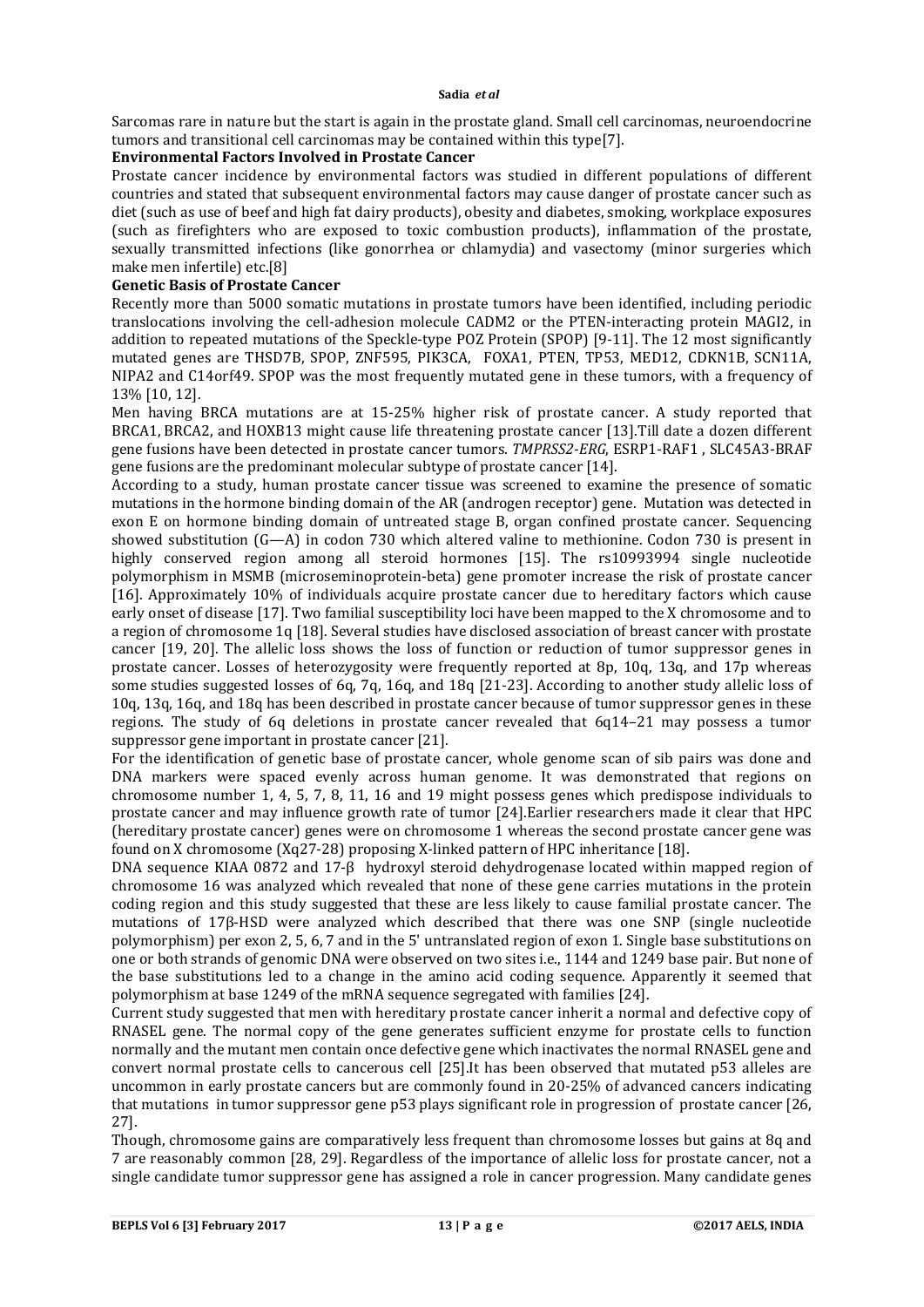e.g., RB, p53, PTEN, NKX3.1 have been involved depended on their localization to allelic loss regions but none of these genes exhibited mutations in large percentage of prostate cancer specimens. In 80% of prostate tumors specific region of chromosome 8p is lost and this indicates the most common event of early prostate carcinogenesis [30, 31]. In case of prostate cancer losses occur at two and three regions of 8p, corresponding to 8p22 and 8p12-21 [32]. Many studies indicate that loss of 8p12-21 is an early event of prostate carcinogenesis and loss of 10q is considered to be later event in cancer progression than loss of 8p. NKX3.1 homeobox gene maps lies in the critical region of 8p12-21 lost in human prostate cancers. Amid potential candidate genes PTEN/MMAC1 maps to 10q23, in a region that is lost in prostate carcinomas as well as several other carcinomas, including breast, glioblastoma and endometrial cancers [33]. A second candidate gene mapping to 10q25 isMXI1 encoding Myc-binding protein [34] which play an important part in prostate cancer as it maps to commonly amplified region of chromosome 8q [35, 36]. Another study suggested that loss of homozygous deletion of the *MSR* locus and heterozygosity at 8p22 of chromosome 8p lead to development of prostate cancer as these regions contain tumor suppressor genes [37]. Loss of 13q chromosome containing Rb (retinoblastoma) gene occurs in atleast 50% of prostate tumors. The expression of RB (retinoblastoma) gene was analyzed in three human prostate carcinoma and the results showed that inactivation of mutated RB gene suppressed human prostate carcinoma cells [38].Among cell cycle regulatory genes loss of function of CDK4 inhibitor p27kip1 is frequently occurring in prostate tumors [39]. p27kip1 maps to 12p12-13.1 [40], a region of repeated deletion in advanced prostate cancer [41]. p53 mutations appears to be lower in prostate cancer than in other cancers because a study described that Li-Fraumeni patients with germline p53 mutations exhibited lower incidence of prostate cancer [36, 42].

Prostate cancer risk loci have been identified on several chromosomes especially chromosome number 1. The targeted candidate genes are *PCAP* on chromosome 1q42–43, *HPC2* on chromosome 17p, *HPC20* on chromosome 20q13, *HPC1* on chromosome 1q23–25, *HPCX* on chromosome Xq27–28, *CAPB* on chromosome 1p36 and linkage to chromosome 8p22–23. These linkage studies lead to mutation screening and mapping of powerful candidate genes including *RNASEL*, *ELAC2* and *MSR1 [43].* The recurrent and rare germline mutation G84E in HOXB13 has been associated with increased risk of familial prostate cancer [44]. It has been studied that men carrying both polymorphisms in the HPC2/ELAC2 gene experience considerable increase in prostate cancer [45].

A study suggested that E2F1 gene knockdown inhibited prostate tumor growth in vitro and in vivo via sensitizing tumor cells to ICAM-1 mediated anti-immunity by NF- κB modulation emphasizing the ability of E2F1 as through sensitizing tumor cells to ICAM-1 mediated anti-immunity by NF- κB modulation, highlighting the potential of E2F1 as a therapeutic target [46].

#### **Risk Factors of Prostate Cancer**

A risk factor is anything that influences your possibility of getting an illness, for example, disease. Diverse diseases have distinctive risk factor. Some risk factor, such as smoking, can be changed. Others, similar to a man's age or family history, can't be changed[44]. Be that as it may, risk factors don't let us know everything. Numerous individuals with one or more risk factors never get disease, while other people who get growth may have had few or no known risk factor. We don't yet totally comprehend the reasons for prostate tumor, yet specialists have found a few components that may influence a man's risk of getting it [1].

#### **1. Family History and Genetic Conditions: Overall**

5 to 9% of prostate cancers were clarified by acquired elements [47]. Most likely a blend of hereditary or organic components and expanded symptomatic action in influenced families may underline the familial danger. Hereditary connection speculation underpins that Prostate growth danger is not connected with prostate disease in a new parent [48]. But expanded symptomatic movement theory bolsters that it is higher within the near future after analysis in a relative [49] (associate studies have uncovered).

#### **2. Age**

Prostate tumor is exceptionally uncommon in men more youthful than 40, however the possibility of having prostate growth rises quickly after age 50. Around 6 in 10 instances of prostate cancer are found in men beyond 65[1].

#### **3. Family History**

Meta examination have demonstrated that Prostate cancer is 2.1-2.4 times higher in men whose father, 2.9-3.3 times higher in men whose sibling has/had the malady while 1.9 times higher in men with a second-degree relative (granddad, uncle, nephew, or half-kin) who has/had the illness [50].

Familial prostate malignancy danger is higher in men matured under 65 contrasted and more seasoned men, and in men with more than one influenced first-degree relative or with an influenced relative analyzed matured more youthful than 60 [51]. Cohort studies have uncovered that prostate tumor danger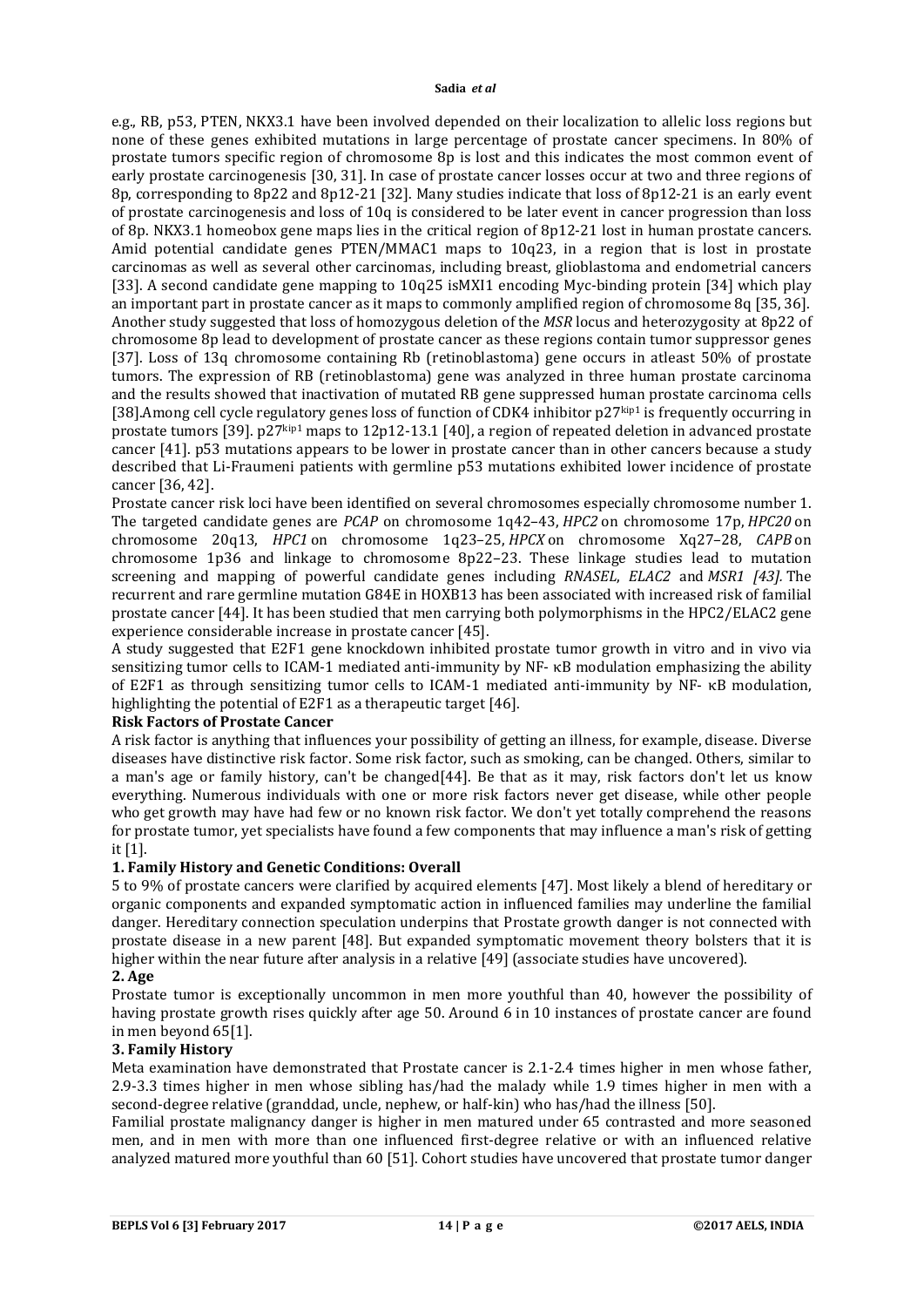is 19-24% higher in men whose mother has/had breast cancer. Prostate cancer danger is not connected with breast cancer in a sister [52].

### **4. Race/ethnicity**

Prostate cancer happens all the more frequently in African-American men and in Caribbean men of African family line than in men of different races. African-American men are additionally more than twice as prone to kick the bucket of prostate disease as white men. Prostate disease happens less frequently in Asian-American and Hispanic/Latino men than in non-Hispanic whites. The purposes behind these racial and ethnic contrasts are not clear[1].

### **5. Genetic Conditions**

#### **BRCA2 Mutation**

A cohort study demonstrated that Prostate cancer danger is up to 5 times higher in men with BRCA2 transformation contrasted and the all-inclusive community likewise the Prostate growth hazard among men under 65 years of age is more than 7 times higher in those with BRCA2 change contrasted and the overall public [41]. Prostate tumor danger might be higher in men with BRCA1 change, yet confirm stays vague [6]. Prostate malignancy danger might be expanded with a few other hereditary variations; examination is progressing [53].

#### **Lynch Syndrome**

Prostate tumor danger is 2.1-4.9 times higher in men with Lynch disorder, contrasted and the overall public, a meta-investigation and partner cohort study demonstrated [42].

## **6. Endogenous Hormones**

## **Insulin like Growth Factor-1 (GF-1)**

Prostate tumor danger is 38-83% higher in men with the most abnormal amounts of insulin-like development element 1 (IGF-1), meta-and pooled investigations have demonstrated [54]. Prostate tumor danger is not connected with insulin-like development component 2 (IGF-2) levels, meta-and pooled investigations have indicated [55]. Prostate disease danger is by and large not connected with insulin-like development variable tying protein (IGFBP) levels, meta-and pooled investigations have demonstrated; this may change between IGFBPs [56].

#### **Testosterone**

Androgenic (anabolic) steroids – which have comparable impacts to testosterone in the body – are ordered by the International Agency for Research on Cancer (IARC) as a reasonable justification of prostate tumor, taking into account restricted proof. Prostate growth treatment can include utilization of solutions or surgery to lessen testosterone levels, as prostate tumors depend on testosterone to develop [57].

#### **7. Ionizing Radiations**

Thorium-232 and its decay items, X radiation, and gamma radiation are arranged by the International Agency for Research on Cancer (IARC) as likely explanations of prostate cancer, in light of restricted proof [57]. Prostate malignancy danger is higher in nuclear bomb survivors contrasted and the all-inclusive community, an accomplice study has demonstrated [8].

#### **Symptoms of Early Prostate Cancer**

There are no particular indications of early prostate malignancy, Following symptoms may happen once prostate organ swells or when disease spreads past the prostate.

- A continuous need to urinate, particularly during the evening
- Difficulty beginning or ceasing a flood of urinate
- A frail or interfered with urinary stream
- Leaking of urinate when chuckling or hacking
- Inability to urinate holding up
- A difficult or smoldering sensation amid urinate or discharge
- Blood in urinate or semen

These are not indications of the tumor itself; rather, they are brought on by the blockage from the malignancy development in the prostate. They can likewise be created by an amplified, noncancerous prostate or by urinary tract disease.

#### **Siymptoms of Advanced Prostate Cancer**

- Dull, profound agony or firmness in the pelvis, lower back, ribs, or upper thighs; torment in the bones of those regions
- Loss of weight and voracity, exhaustion, sickness or retching
- Swelling of the lower furthest points
- Weakness or loss of motion in the lower appendages, regularly with clogging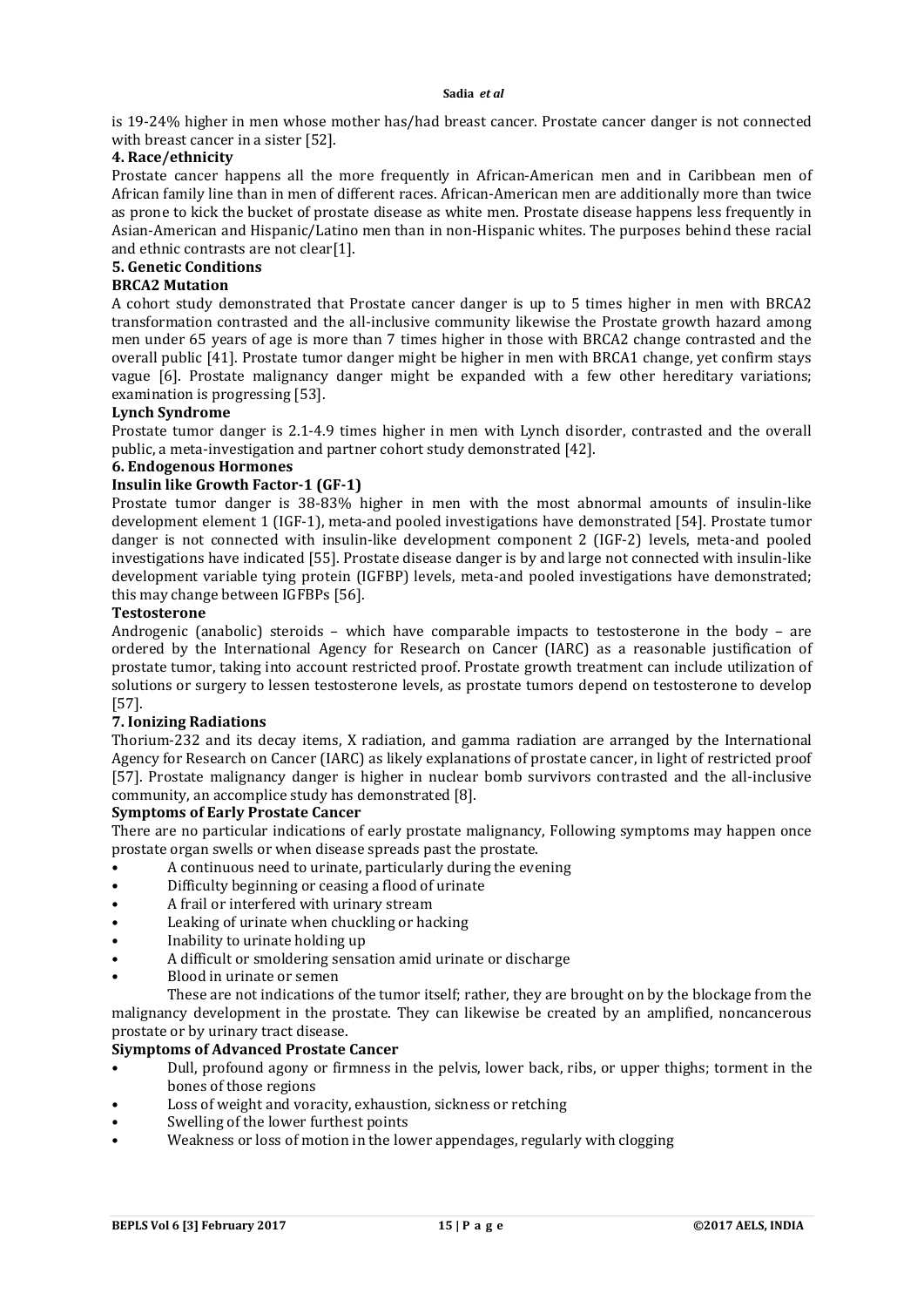### **Diagnosis**

Prostate cancer screening is controversial. Prostate specific antigen (PSA) testing increases cancer detection but does not decrease mortality [58]. while  $5α$ -reductase inhibitors appear to decrease low grade cancer risk they do not affect high grade cancer risk and thus are not recommended for prevention [47]. Supplementation with vitamins or minerals does not appear to affect the risk [59].

### **Formal Diagnosis (Biopsy)**

The only test can fully confirm the diagnosis prostate cancer is Biopsy. Making a formal diagnosis of prostate cancer requires a needle biopsy. A biopsy gun is inserting and removes special hollow core needles (usually three to six on each side of the prostate) in less than a second. Fifty five percent of men report discomfort during prostate biopsy [60]. Usually a little bleeding occurs and takes less than half an hour. An antibiotic is usually given prior to and following the procedure to reduce the risk of infection. This discussion is restricted to core prostate biopsies obtained by either Transrectaltransperineal sampling under ultrasound guidance (TRUS). The cancer detection rates of perineal prostate biopsies are comparable with those obtained for Transrectal biopsies. [61, 62].



#### **Fig: Micrograph showing a prostate cancer with Perineural invasion H & E stain Gleason score**

The tissues samples are then examined under a microscope to determine whether cancer cell are present, and to evaluate the microscopic features (or Gleason Score) of any cancer found. Prostate specific membrane antigen is a transmembranecarboxy peptidase and exhibits folate hydrolase activity. [63] The protein is associated with a higher Gleason score.

Transrectal ultrasound (TRUS) guided biopsy- A TRUS uses sound waves produced by small probe placed in the rectum to create an image of the prostate on a video screen. It informs whether the cancer has reached the edge of or broken through the capsule of prostate gland and size of prostate. While image reveals the suspicious areas that should be sampled, multiple other areas of prostate should be sampled for tumors that don't show on ultrasound. The decision on whether to proceed with prostate biopsy is made after considering patient preferences, patient age, life expectancy, co-morbidity, abnormality on rectal examination, suspicion of malignancy on diagnostic imaging and abnormalities of serum PSA. Color Doppler Ultrasound- this is a refinement of the standard Transrectal ultrasound, which produces only black and white images of prostate gland and immediate adjoining tissues according to density of blood vessels.

## **Prostate imaging**

Ultrasound (US) and magnetic resonance imaging (MRI) are two main imaging methods used for prostate cancer detection. Urologists use Transrectal ultrasound during prostate biopsy and can sometimes see a hypoechoic area (tissues or structures that reflect relatively less of the ultrasound waves).Ultrasound has poor tissue resolution and thus, is generally not critically used. Prostate MRI is like a CT scan except that magnetic fields are used instead of X-ray to create the detailed images of selected areas of body and has better soft tissue resolution than ultrasound [64] MRI in those who are at low risk might help people choose active Surveillance, in those who are at intermediate risk it may help with determining the stage of disease, while in those who are at high risk it might help find bone disease [65]. Currently (2011), MRI is used to identify targets for prostate biopsy using fusion MRI with ultrasound (US). Biopsy detected 33% of cancers compared to 7% with standard ultrasound guided biopsy [66]. Prostate MRI is also used for surgical planning for men undergoing robotic prostatectomy [67]. Cystoscopy shows the urinary tract from inside the bladder, using a thin, flexible camera tube inserted down the urethra. Magnetic Resonance Spectroscopy Imaging (MRSI) - is a refinement of MRI. It detects the levels of certain compounds in benign and cancerous prostate tissues. This method can produce findings for the prostate glands, but doesn't image the lymph nodes. Currently, it remains investigational.

**Bone Scan-** It shows whether the cancer has spread from prostate to the bones. Some low level radioactive material injected in body and will be taken up by diseased bone cells. These areas may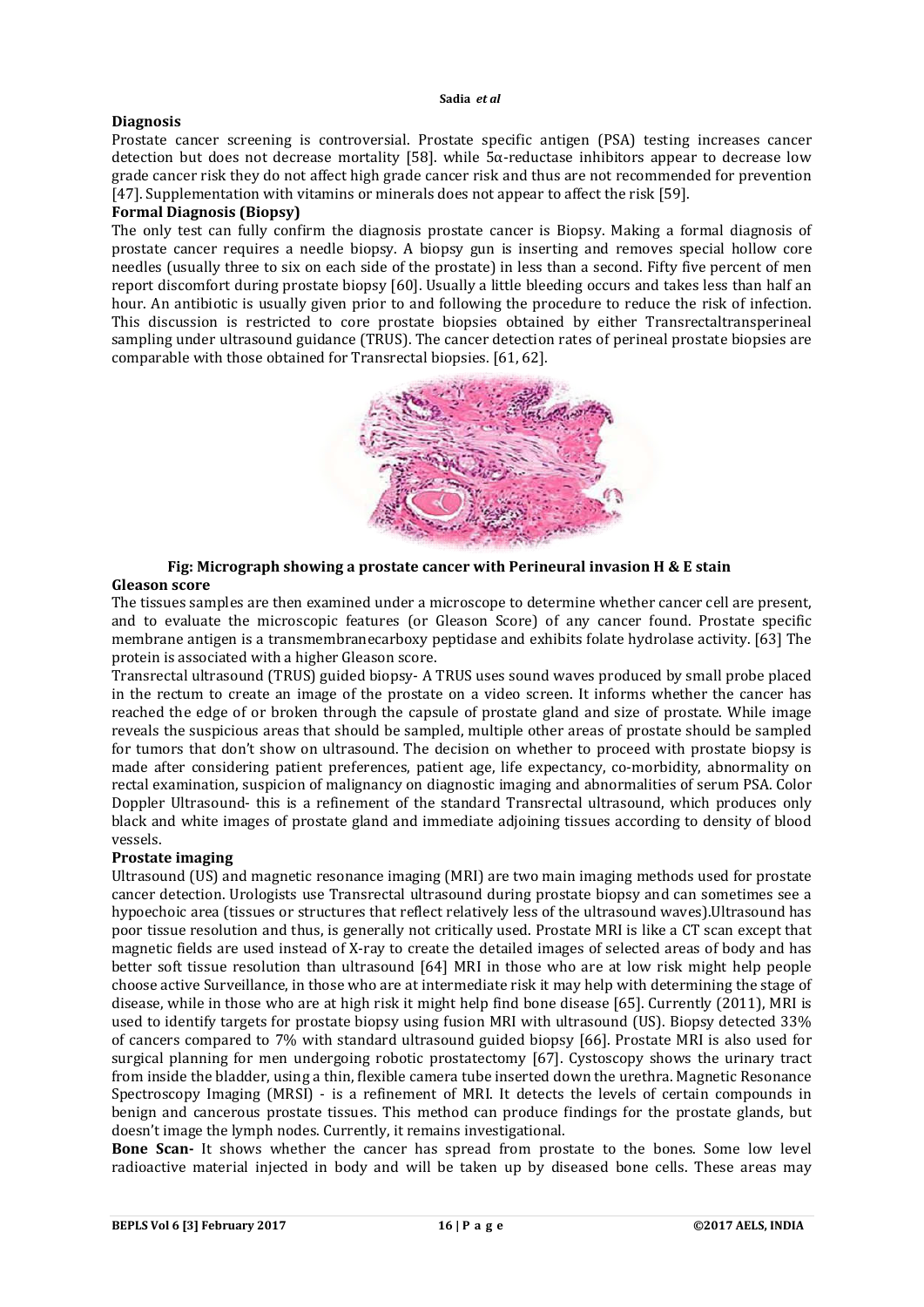suggest that metastatic cancer I present, but arthritis and other bone diseases could create similar pattern. Very small metastasis may not be detected by this scan.

**Computed Tomography (CT scan or CAT scan) -** uses a rotating X-ray beam to reveal abnormally enlarged pelvic lymph nodes, or spread of the cancer to the internal organs. A CT scan usually isn't ordered unless there is an elevated PSA (>20ng/ml), a high Gleason score or primary Gleason grade of 4, or evidence of a large tumor.

**ProstaScint<sup>TM</sup>** – this method uses a special antibody is chemically attached to a radioactive tracer, and then injected into bloodstream. It can locate microscopic amounts of prostate cancer cell in soft tissues in the body. The test is not commonly used due to high likelihood of both "false positive" and "false negative" results.

#### **Other imaging techniques**

Under unusual circumstances other imaging studies may be indicated such as PET/CT, Combidex (not FDA approved), Sentinel node imaging and use of Tumor marker for checking the existence of PSA(organ-specific but not cancer-specific), EN2, BCA-3, BCL-2, Ki-67, ERK5, EPCA2 and Prostasomes other tumor markers in order to verify the source of malignant cells that have metastasized. [68]. Probable methods include chromatographic separation methods by mass spectrometry, or protein capturing by immunoassays or immunized antibodies. The test method will involve quantifying the amount of the biomarker PCI, with reference to the Gleason Score. Not only is this test quick, it is also sensitive. It can detect patients in the diagnostic grey zone, particularly those with a serum free to total Prostate Specific Antigen ratio of 10-20%.

Currently, a dynamic area of research and non-clinically practical investigations involve non-invasive methods of prostate tumor detection. Adenoviruses customized to transfect tumor cells with undisruptive yet different genes (such as luciferase) have proven capable of early detection. Until now, on the other hand, this area of research has been tested only in animal and LNCaP cell models [54].

#### **Digital rectal examination**

Most prostate cancers are located in the peripheral zone of the prostate and some may be detected by DRE. Prostate cancer may present as a hard discrete nodule or with asymmetry of the gland. In about 18% of all patients, prostate cancer is detected by a suspect DRE alone, irrespective of the PSA level. [69]. A suspect DRE in patients with a PSA level of up to 2 ng /mL has a positive predictive value of 5–30% [70]. A suspect DRE is a strong indication for prostate biopsy as it is predictive for more aggressive prostate cancer.[52, 71].

#### **Stages of Prostate Cancer**

Staging means selecting different kinds of treatments & diagnosis according to spread of disease. Such as TMN system: T (Tumor), M (absence or presence of metastasis), N (near by lymph nodes) [72, 73]. T type is classified as: Clinical stage, it involves Digital rectal examination & imaging results. Pathological state: the lymph nodes, seminal vesicles & prostate glands are completely detached.

## **Further Stages of TMN Classification**

| <b>T1 (Tumor not felt during Digital Rectal T1a)</b><br>examination).             |                      | If the area of prostate is less than 5% involved in<br>tumor formation.                        |
|-----------------------------------------------------------------------------------|----------------------|------------------------------------------------------------------------------------------------|
|                                                                                   | T1b                  | Cancer $(>5\%$<br>tumor)<br>diagnosed<br>during<br>Transurethral resection of prostate (TRUS). |
|                                                                                   | T <sub>1</sub> c     | Biopsy shows elevated levels of PSA.                                                           |
| T2 (Tumor felt during Digital Rectal<br>examination & imaging results).           | T <sub>2</sub> a     | Less than one half of only one side of prostate.                                               |
|                                                                                   | T <sub>2</sub> b     | More than one half of only one side of prostate.                                               |
|                                                                                   | T <sub>2</sub> c     | Cancer spread to both side of prostate.                                                        |
| T3 (Cancer extends to the capsule of T3a<br>prostate or to the seminal vesicles). |                      | Cancer extends outside the prostate on one side<br>but not to the Seminal Vesicles.            |
|                                                                                   | T3b                  | Cancer spread to Seminal vesicles.                                                             |
| T4<br>beside<br>(Organs<br>prostate<br>affected).                                 | are $\vert \vert$ T4 | Such as Bladder's external sphincter, Rectum,<br>pelvis walls. Imaging testing is required.    |
| N Categories:                                                                     | $N_0$                | Cancer has not spread to lymph nodes.                                                          |
|                                                                                   | N1                   | Cancer spread to one or more local pelvic lymph<br>nodes.                                      |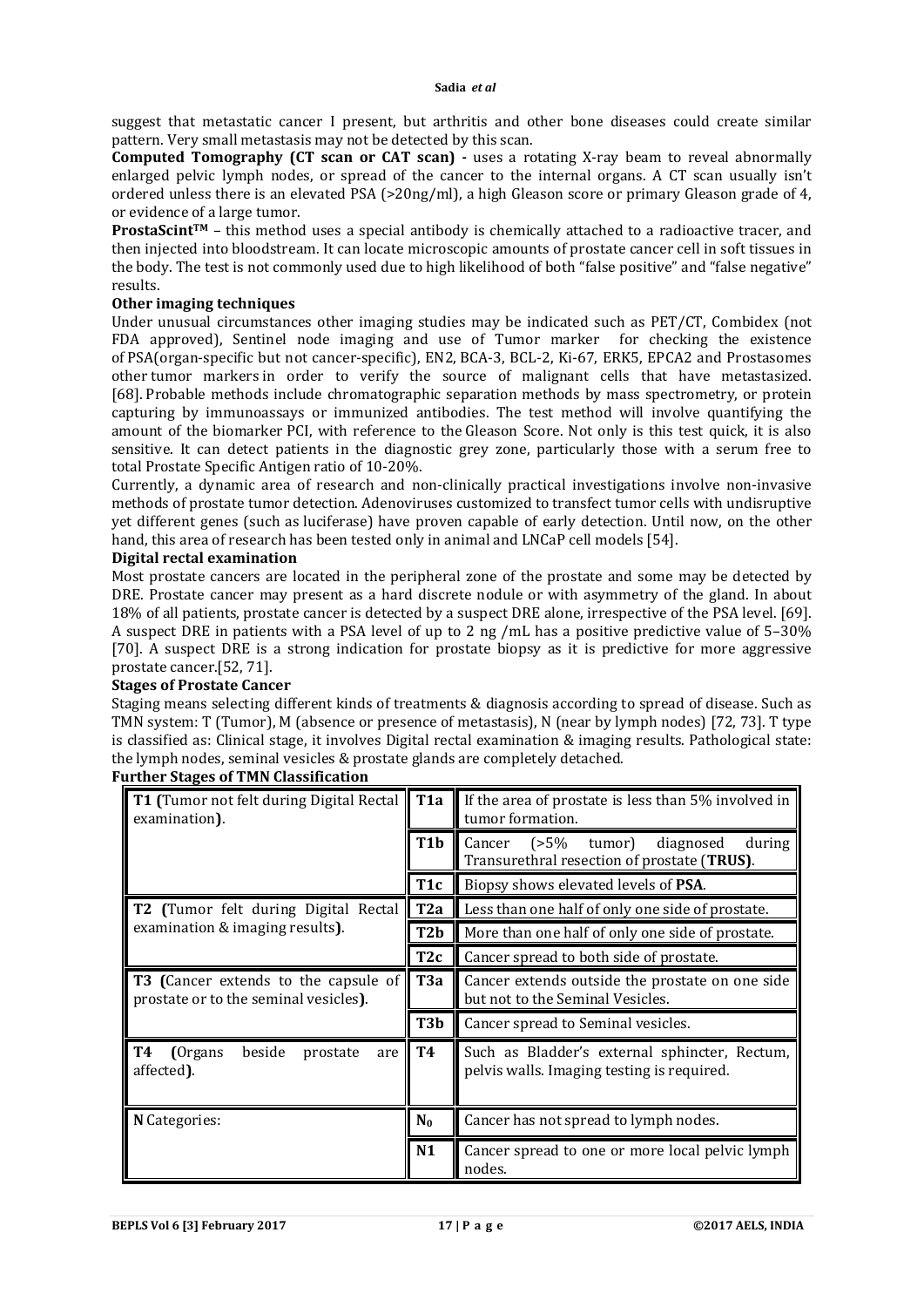|                                     | $N_{X}$ | Local lymph nodes have not been assessed.                                                               |
|-------------------------------------|---------|---------------------------------------------------------------------------------------------------------|
| metastasized away from lymph nodes) |         | M Categories: (M <sub>0</sub> : Cancer has not been    M1a    Metastasis is present nearby lymph nodes. |
|                                     |         | M1b   Cancer has spread to bones.                                                                       |
|                                     | M1c     | Cancer has spread to distant organs: lungs, liver,<br>brain.                                            |
|                                     | $M_X$   | Distant metastasis has not been assessed.                                                               |

Usually Clinical Models are used for staging more complex diseases. 1. Many men who have received local therapy such radical prostatectomy or radiation may increase a rising PSA without any evidence of metastatic disease. 2. For patients with metastatic disease, there is significant difference between the forms of the disease that is responsive to hormonal therapy. As a result, determining as best as possible in which "Clinical state" the cancer is non- metastatic or metastatic; hormone responsive or hormone independent (important for guiding the treatment of patients with advanced disease).

## **Treatment**

Different treatment options are available (discussed below) to treat cancer.

### **Active surveillance**

To check the state of cancer digital rectal exams (DREs), prostate specific antigen (PSA) blood tests and ultrasounds are performed at regular intervals in active surveillances. High PSA level indicated that the cancer has widely spread and faster growth of cancer is showed by high Gleason level, in these cases the active surveillance is not measured a better option [74].

### **Surgery**

Radical prostatectomy is considered a main type of surgery. In this the tissues surrounding the prostate gland consisting of seminal vesicles and sometimes the whole prostate gland is removed. A patient is not dispossessed of surgery on the matter of his age. [75]. Sometimes the patient develop one or more additional disorders not relevant to prostate cancer, may result the cause of death [76] and a doctor should properly guide a patient about sugery to estimate life expectations [77]. There are different ways in which radical prostatectomy can be performed.

## **Radiation therapy**

Radiation therapy has two important types known external beam radiation and internal beam radiation. **External beam radiation therapy (EBRT)**

The prostate cancer in its early stage should be treated by EBRT, in this approach the prostate gland is targeted by radiation beams emitting from machine present exterior to the body. Each treatment session usually lasts about 15 minutes [78].

## **Brachytherapy (internal radiation therapy)**

**Permanent (low dose rate) brachytherapy** Thin needles are used to place pellets of radioactive material, into the prostate. The needles are removed while the pellets are left there; for weeks and months low level of radiation beams are supplied. The reported data showed in Canada, that using this approach low and intermediate-risk patients were spending better quality of life [79]. Patients showed considerably elevated biochemical control rate (PSA < 1.0 ng/mL) receiving a D90 (dose covering 90% of the prostate volume) of > 140 Gy as compared to the patients who received less than 140 Gy (92% vs 68%) [57].

**Temporary (high dose rate) brachytherapy** The radiation beams of high doses are used for a small instance in this technique. The prostate gland is treated by hollow needles. These needles contain the catheters composed of flexible tubes of nylon. Later the needles are detached while the catheters remain at their place. This approach is considered safe and feasible as suggested by a statement from the Memorial Sloan-Kettering Cancer Center [80].

## **Hormone (androgen deprivation) therapy for prostate cancer**

Male hormones, called androgens including testosterone and dihydrotestosterone (DHT) is decreased by this therapy. Consequently, for some period the growth of the prostate cancer will be slow down. [81]reported that a patient could spend a better and healthy life by periodic androgen control therapy. [82]reported that for the treatment of patients, AR is considered to be a main target.

## **Chemotherapy for prostate cancer**

Anti-cancer drugs are also used for the treatment of prostate cancer that might be ingested or injectable. Here is following drugs use for the treatment include: Docetaxel (Taxotere**®**), Estramustine (Emcyt**®**), Etoposide (VP-16), Mitoxantrone (Novantrone**®**), Cabazitaxel (Jevtana**®**), and Doxorubicin (Adriamycin**®**). A taxane that is semisynthetic known as Cabazitaxel approved in 2010 by FDA, is now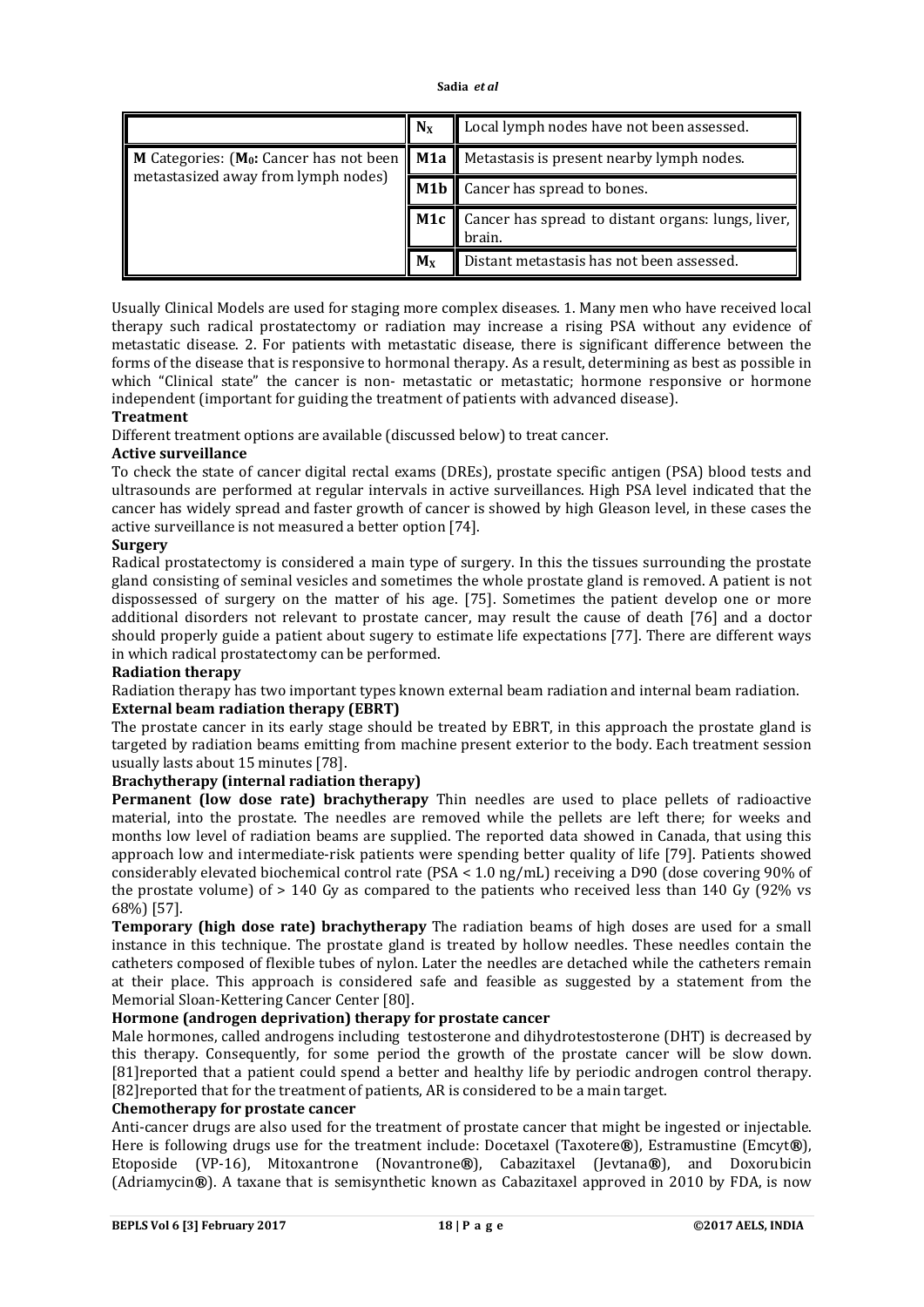use for the treatment of patients with metastatic castration resistant prostate cancer (CRPC), who were previously failed in treatment by docetaxel [83].

#### **Future medications**

Tumor cell itself or the malignancy cell–host connection are potential helpful focuses for future medications of prostate growth. Careful comprehension of the atomic acceptance of targets is key before some of these are talked about in more detail. This envelops both phenotypic acceptance (i.e., the objective is over communicated in the larger part of malignancies) and utilitarian approval (i.e., the pathway focused on is urgent for disease cell survival or forcefulness) pathway in which any potential target assumes a part is obligatory [84]. Another concern is the part of prostate immature microorganisms. A few proofs backing the theory that prostate tumor emerges from threatening change of halfway immature microorganisms [14]. On the off chance that disease undifferentiated cells for sure end up being urgent in prostate tumor, elements crucial for their upkeep or recharging would be future's potential targets.

#### **Tumor cell targets**

Still a dynamic territory in exploration is the androgen receptor pivot in disease cells that has been a center of consideration truly [78] Another center is towards focusing on the development variables (e.g., receptor inhibitors) In which component of activity depends on the change from paracrine to autocrine regulation that can happen in prostate growth cells. Quality therapy is additionally being effectively sought after [20] and is an alluring expectation because of various potential targets and the straightforward entry to the prostate.

#### **Growth cell–host connections**

#### **Stromal–epithelial associations**

These are key to all parts of prostate regulation, from the development of the prostate in utero through to prostate disease, metastasis and hormone-freedom. Such cooperations are multifactorial, including extracellular grid associations, direct correspondence and paracrine regulation. Specialists, for example, the particular androgen receptor modulators (sARMs) and an adenoviral-osteocalcin promoter vector could be utilized to target both disease cells and the stromal–epithelial association, with focusing of both components at the same time speaking to an exceptional way to deal with restricted and metastatic malignancy treatment [74].

#### **Cadherins**

They are a class of cell bond particle that keeps up epithelial tissue separation and auxiliary uprightness. A study led by Umbas et al., demonstrated that patients with variant E-cadherin recoloring of prostate malignancy tumors had a quite bring down survival rate than patients with ordinary recoloring (P<0.001) at a mean follow-up of 36 months [77] this distinction was likewise obvious after longer-term follow-up [85]. A 'cadherin switch' has been seen in tumor cells, in which the capacity of E-cadherin is supplanted or overruled by mesenchymal cadherins, for example, N-cadherin [16]. The impact of this switch is that cells be able to wind up motile and intrusive. Cadherins show incredible guarantee as a remedial focus, with the test being to turn around the switch in sorts [84].

#### **Angiogenesis**

The capacity of a tumor to become bigger than 2 mm in distance across is reliant on both tumor cell multiplication and impelling of new host-determined veins (ie angiogenesis). Specialists that hinder angiogenesis will diminish the consequent size of the tumor, and by diminishing the quantity of vessels it can get to may even deflect metastasis. Angiogenesis includes release of components, for example, vascular endothelial development variable (VEGF) [86]. A killing hostile to VEGF immune response was appeared to totally stifle prostate cancer impelled angiogenesis and avert tumor development past the underlying prevascular development stage [86]. Integrin receptor alpha v and beta 3 additionally assumes a basic part in angiogenesis [87].

#### **Immune system targets**

Supporting the insusceptible framework, either through inoculation or the utilization of antibodies is another center of potential treatment mode [87]. Immunization can empower an antitumour reaction by selecting various diverse arms of the invulnerable framework (eg cytotoxic T-lymphocytes (CTLs) and Taide reactions). The achievability of hostile to PSA inoculation has been explored utilizing a few strategies, for example, dendritic cells beat with PSA, human leucocyte antigen-limited PSA peptides, PSAcommunicating recombinant infections and cytokines [18]. HuJ591 is a mouse monoclonal counter acting agent against prostate-particular layer antigen, in which murine immunoglobulin arrangements have been supplanted with human counterparts. A Phase I examine demonstrated that HuJ591 is all around endured, does not instigate a host safe reaction and successfully targets spread prostate tumor destinations [80].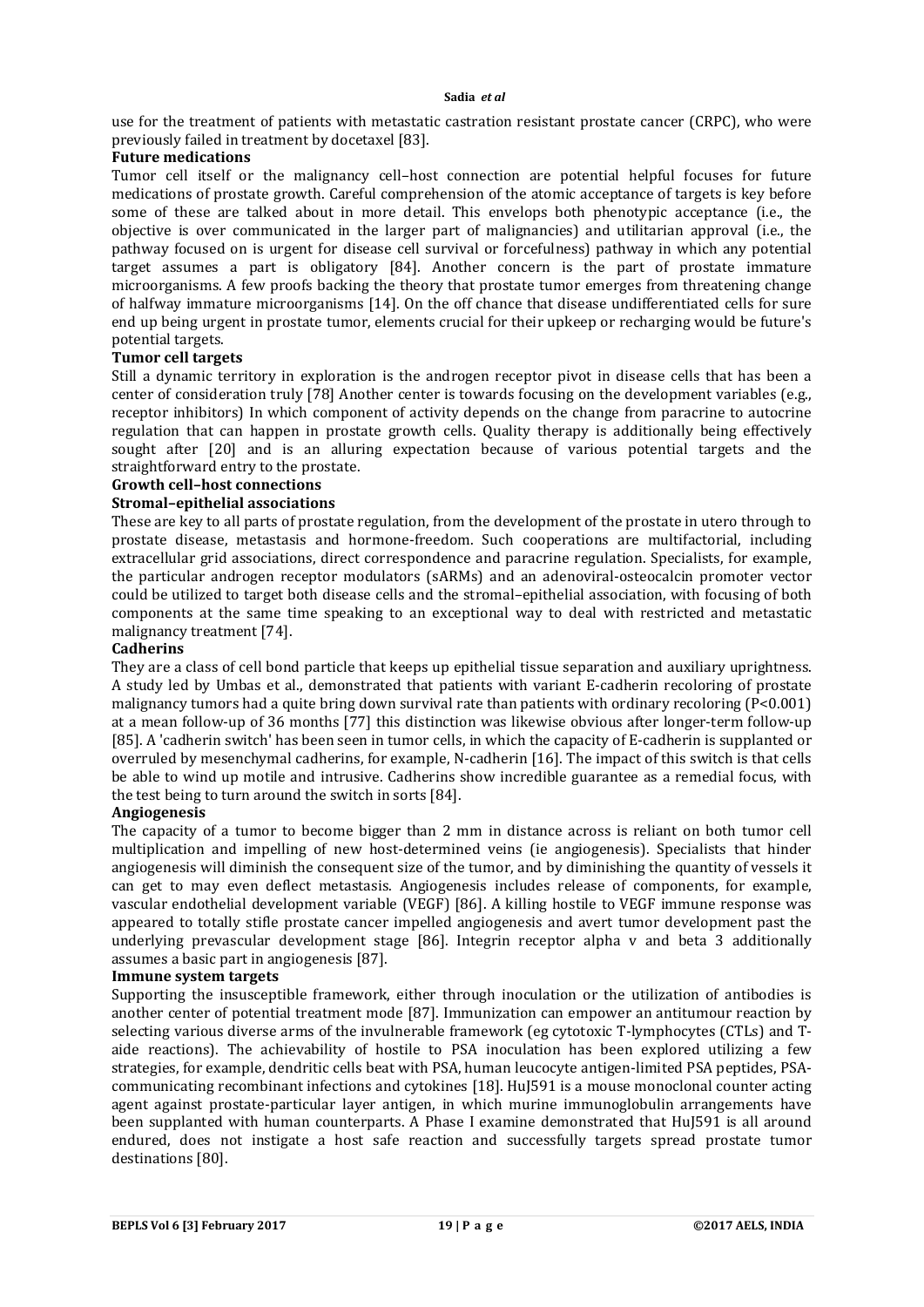#### **CONCLUSION**

Prostate cancer is the disease of male's reproductive system and specifically the cancer of prostate gland. So many environmental factors and gene mutations are involved in progression of abnormal prostate cells growth which in turn leads to the formation of cancerous cells. These cancerous cells can be diagnosed at each level of the disease and different treatments with effective drugs are also available to cure the disease. However advancement in each treatment technology and prevention strategy is still in progress.

### **REFERENCES**

- 1. *American Cancer Society.* Prostate Cancer, 2014.
- 2. Seisen, T., et al., *The prostate gland: a crossroad between the urinary and the seminal tracts.* Progres en urologie: journal de l'Association francaise d'urologie et de la Societe francaise d'urologie, 2012. **22**: p. S2-6.
- 3. Cunha, G.R., *Role of mesenchymal-epithelial interactions in normal and abnormal development of the mammary gland and prostate.* Cancer-Paper Edition, 1994. **74**(3): p. 1030-1044.
- 4. McNeal, J.E., *Origin and evolution of benign prostatic enlargement.* Investigative urology, 1978. **15**(4): p. 340-345.
- 5. Hayward, S.W., G.R. Cunha, and R. Dahiya, *Normal development and carcinogenesis of the prostate.* Annals of the New York Academy of Sciences, 1996. **784**(1): p. 50-62.
- 6. Kenny, T. and L. Knott, *Prostate Gland Enlargement.* Patient, 2015: p. 1-5.
- 7. Bhatia-Gaur, R., et al., *Roles for Nkx3. 1 in prostate development and cancer.* Genes & development, 1999. **13**(8): p. 966-977.
- 8. Mahmood, S., et al., *Lifestyle factors associated with the risk of prostate cancer among Pakistani men.* J Ayub Med Coll Abbottabad, 2012. **24**(2): p. 122-126.
- 9. Grasso, C.S., et al., *The mutational landscape of lethal castration-resistant prostate cancer.*Nature, 2012. **487**(7406): p. 239-243.
- 10. Barbieri, C.E., et al., *Exome sequencing identifies recurrent SPOP, FOXA1 and MED12 mutations in prostate cancer.* Nature genetics, 2012. **44**(6): p. 685-689.
- 11. Berger, M.F., et al., *The genomic complexity of primary human prostate cancer.* Nature, 2011. **470**(7333): p. 214- 220.
- 12. Helfand, B.T. and W.J. Catalona, *The epidemiology and clinical implications of genetic variation in prostate cancer.* Urologic Clinics of North America, 2014. **41**(2): p. 277-297.
- 13. Ewing, C.M., et al., *Germline mutations in HOXB13 and prostate-cancer risk.* New England Journal of Medicine, 2012. **366**(2): p. 141-149.
- 14. Tomlins, S.A., et al., *Role of the TMPRSS2-ERG gene fusion in prostate cancer.* Neoplasia, 2008. **10**(2): p. 177-IN9.
- 15. Newmark, J.R., et al., *Androgen receptor gene mutations in human prostate cancer.* Proceedings of the National Academy of Sciences, 1992. **89**(14): p. 6319-6323.
- 16. Whitaker, H.C., et al., *The rs10993994 risk allele for prostate cancer results in clinically relevant changes in microseminoprotein-beta expression in tissue and urine.* PLoS ONE, 2010. **5**(10): p. e13363.
- 17. Carter, B.S., et al., *Allelic loss of chromosomes 16q and 10q in human prostate cancer.* Proceedings of the National Academy of Sciences, 1990. **87**(22): p. 8751-8755.
- 18. Xu, J., et al., *Evidence for a prostate cancer susceptibility locus on the X chromosome.* Nature genetics, 1998. **20**(2): p. 175-179.
- 19. Anderson, D.E. and M.D. Badzioch, *Breast cancer risks in relatives of male breast cancer patients.* Journal of the National Cancer Institute, 1992. **84**(14): p. 1114-1117.
- 20. Tulinius, H., et al., *Risk of prostate, ovarian, and endometrial cancer among relatives of women with breast cancer.* Bmj, 1992. **305**(6858): p. 855-857.
- 21. Cooney, K.A., et al., *Identification and characterization of proximal 6q deletions in prostate cancer.* Cancer research, 1996. **56**(18): p. 4150-4153.
- 22. Elo, J.P., et al., *Mutated human androgen receptor gene detected in a prostatic cancer patient is also activated by estradiol.* The Journal of Clinical Endocrinology & Metabolism, 1995. **80**(12): p. 3494-3500.
- 23. Saric, T., et al., *Genetic pattern of prostate cancer progression.* International journal of cancer, 1999. **81**(2): p. 219- 224.
- 24. Zhang, K.Q., et al., *Genetics of prostate cancer.* Clinical medicine & research, 2003. **1**(1): p. 21-28.
- 25. Chen, H., et al., *RNASEL mutations in hereditary prostate cancer.* Journal of medical genetics, 2003. **40**(3): p. e21 e21.
- 26. Bookstein, R., et al., *p53 is mutated in a subset of advanced-stage prostate cancers.* Cancer research, 1993. **53**(14): p. 3369-3373.
- 27. Grignon, D.J., et al., *p53 status and prognosis of locally advanced prostatic adenocarcinoma: a study based on RTOG 8610.* Journal of the National Cancer Institute, 1997. **89**(2): p. 158-165.
- 28. Alcaraz, A., et al., *Aneuploidy and aneusomy of chromosome 7 detected by fluorescence in situ hybridization are markers of poor prognosis in prostate cancer.* Cancer research, 1994. **54**(15): p. 3998-4002.
- 29. Bandyk, M.G., et al., *Trisomy 7: a potential cytogenetic marker of human prostate cancer progression.* Genes, Chromosomes and Cancer, 1994. **9**(1): p. 19-27.
- 30. Matsuyama, H., et al., *Deletion mapping of chromosome 8p in prostate cancer by fluorescence in situ hybridization.* Oncogene, 1994. **9**(10): p. 3071-3076.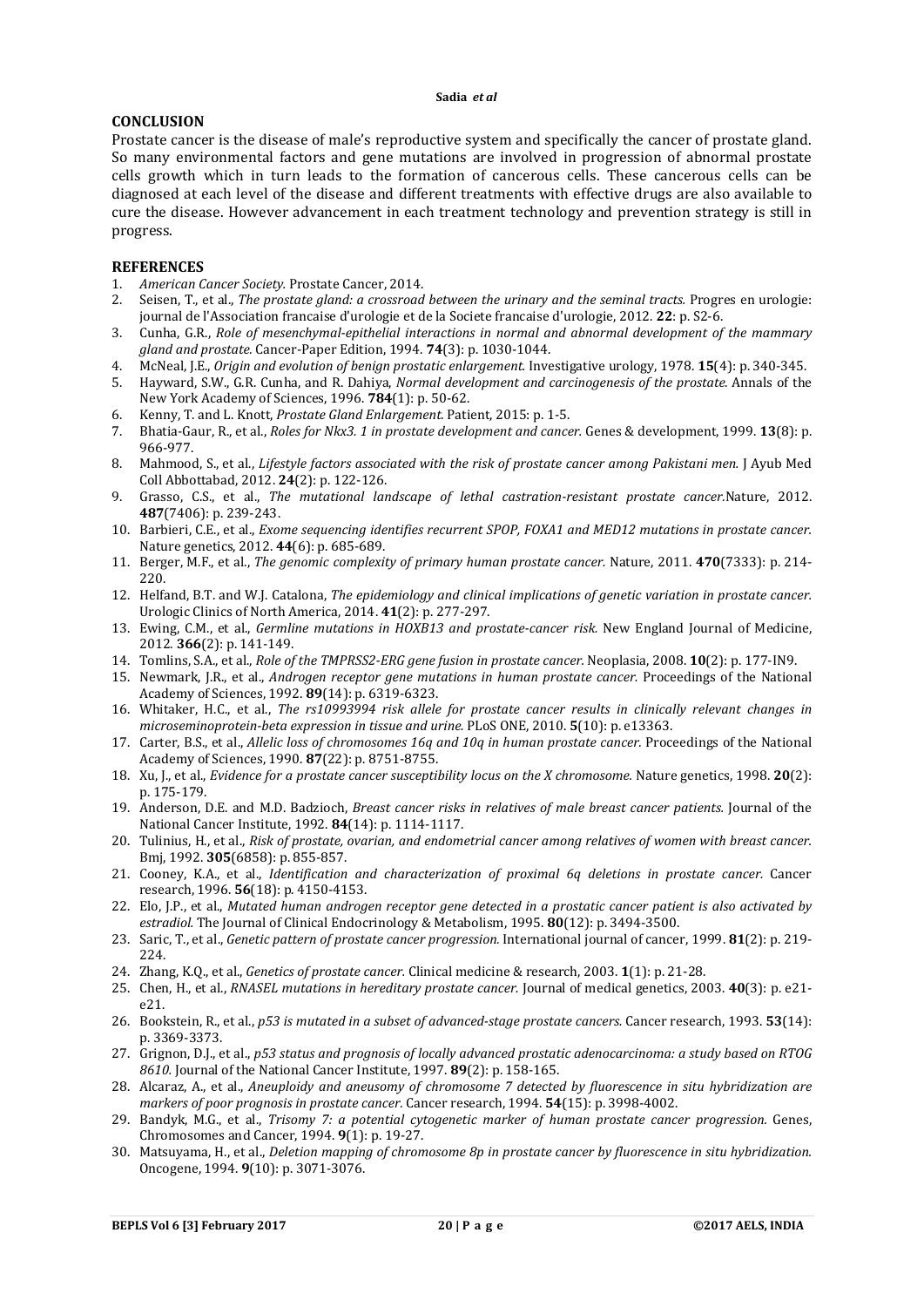- 31. Chang, M., et al., *Deletion mapping of chromosome 8p in colorectal carcinoma and dysplasia arising in ulcerative colitis, prostatic carcinoma, and malignant fibrous histiocytomas.* The American journal of pathology, 1994. **144**(1): p. 1.
- 32. Macoska, J.A., et al., *Fluorescence in situ hybridization analysis of 8p allelic loss and chromosome 8 instability in human prostate cancer.* Cancer research, 1994. **54**(14): p. 3824-3830.
- 33. Cristofano, A.D., et al., *Pten is essential for embryonic development and tumour suppression.* Nature genetics, 1998. **19**(4): p. 348-355.
- 34. Eagle, L.R., et al., *Mutation of the MXI1 gene in prostate cancer.* Nature genetics, 1995. **9**(3): p. 249-255.
- 35. Bubendorf, L., et al., *Prognostic significance of Bcl-2 in clinically localized prostate cancer.* The American journal of pathology, 1996. **148**(5): p. 1557.
- 36. Abate-Shen, C. and M.M. Shen, *Molecular genetics of prostate cancer.* Genes & development, 2000. **14**(19): p. 2410-2434.
- 37. Bova, G.S., et al., *Homozygous deletion and frequent allelic loss of chromosome 8p22 loci in human prostate cancer.* Cancer research, 1993. **53**(17): p. 3869-3873.
- 38. Bookstein, R., et al., *Suppression of tumorigenicity of human prostate carcinoma cells by replacing a mutated RB gene.* Science, 1990. **247**(4943): p. 712-715.
- 39. Macri, E. and M. Loda, *Role of p27 in prostate carcinogenesis.* Cancer and Metastasis Reviews, 1998. **17**(4): p. 337- 344.
- 40. Ponce-Castañeda, M.V., et al., *p27Kip1: chromosomal mapping to 12p12–12p13. 1 and absence of mutations in human tumors.* Cancer research, 1995. **55**(6): p. 1211-1214.
- 41. Kibel, A.S., et al., *Identification of 12p as a region of frequent deletion in advanced prostate cancer.* Cancer research, 1998. **58**(24): p. 5652-5655.
- 42. Kleihues, P., et al., *Tumors associated with p53 germline mutations: a synopsis of 91 families.* The American journal of pathology, 1997. **150**(1): p. 1.
- 43. Schaid, D.J., *The complex genetic epidemiology of prostate cancer.* Human molecular genetics, 2004. **13**(suppl 1): p. R103-R121.
- 44. Huang, H. and B. Cai, *G84E mutation in HOXB13 is firmly associated with prostate cancer risk: a meta-analysis.* Tumor Biology, 2014. **35**(2): p. 1177-1182.
- 45. Ostrander, E.A. and J.L. Stanford, *Genetics of prostate cancer: too many loci, too few genes.* The American Journal of Human Genetics, 2000. **67**(6): p. 1367-1375.
- 46. Ren, Z., et al., *E2F1 renders prostate cancer cell resistant to ICAM-1 mediated antitumor immunity by NF-κB modulation.* Molecular cancer, 2014. **13**(1): p. 1-13.
- 47. Isaacs, J.T., *Molecular markers for prostate cancer metastasis. Developing diagnostic methods for predicting the aggressiveness of prostate cancer.* The American journal of pathology, 1997. **150**(5): p. 1511.
- 48. Iyer, M., et al., *Non-invasive imaging of a transgenic mouse model using a prostate-specific two-step transcriptional amplification strategy.* Transgenic research, 2005. **14**(1): p. 47-55.
- 49. Jain, S., S. Saxena, and A. Kumar, *Epidemiology of prostate cancer in India.* Meta gene, 2014. **2**: p. 596-605.
- 50. Jemal, A., et al., *Global cancer statistics.* CA: a cancer journal for clinicians, 2011. **61**(2): p. 69-90.
- 51. Johns, L. and R. Houlston, *A systematic review and metaanalysis of familial prostate cancer risk.* BJU international, 2003. **91**(9): p. 789-794.
- 52. Okotie, O.T., et al., *Characteristics of prostate cancer detected by digital rectal examination only.* Urology, 2007. **70**(6): p. 1117-1120.
- 53. Kiciński, M., J. Vangronsveld, and T.S. Nawrot, *An epidemiological reappraisal of the familial aggregation of prostate cancer: a meta-analysis.* PLoS One, 2011. **6**(10): p. e27130.
- 54. Liu, X., et al., *Twophoton fluorescence realtime imaging on the development of early mouse embryo by stages.* Journal of microscopy, 2011. **241**(2): p. 212-218.
- 55. Lee, M., et al., *Patterns of changing cancer risks with time since diagnosis of a sibling.* International Journal of Cancer, 2015. **136**(8): p. 1948-1956.
- 56. Leongamornlert, D., et al., *Germline BRCA1 mutations increase prostate cancer risk.* British journal of cancer, 2012. **106**(10): p. 1697-1701.
- 57. Machtens, S., et al., *Long-term results of interstitial brachytherapy (LDR-Brachytherapy) in the treatment of patients with prostate cancer.* World journal of urology, 2006. **24**(3): p. 289-295.
- 58. Djulbegovic, M., et al., *Screening for prostate cancer: systematic review and meta-analysis of randomised controlled trials.* Bmj, 2010. **341**.
- 59. Stratton, J. and M. Godwin, *The effect of supplemental vitamins and minerals on the development of prostate cancer: a systematic review and meta-analysis.* Family practice, 2011: p. cmq115.
- 60. Essink-Bot, M.-L., et al., *Short-term effects of population-based screening for prostate cancer on health-related quality of life.* Journal of the National Cancer Institute, 1998. **90**(12): p. 925-931.
- 61. Hara, R., et al., *Optimal approach for prostate cancer detection as initial biopsy: prospective randomized study comparing transperineal versus transrectal systematic 12-core biopsy.* Urology, 2008. **71**(2): p. 191-195.
- 62. Takenaka, A., et al., *A prospective randomized comparison of diagnostic efficacy between transperineal and transrectal 12-core prostate biopsy.* Prostate cancer and prostatic diseases, 2008. **11**(2): p. 134-138.
- 63. Figueiredo, J.C., et al., *Folic acid and risk of prostate cancer: results from a randomized clinical trial.* Journal of the National Cancer Institute, 2009. **101**(6): p. 432-435.
- 64. Bonekamp, D., et al., *Advancements in MR imaging of the prostate: from diagnosis to interventions.* Radiographics, 2011. **31**(3): p. 677-703.